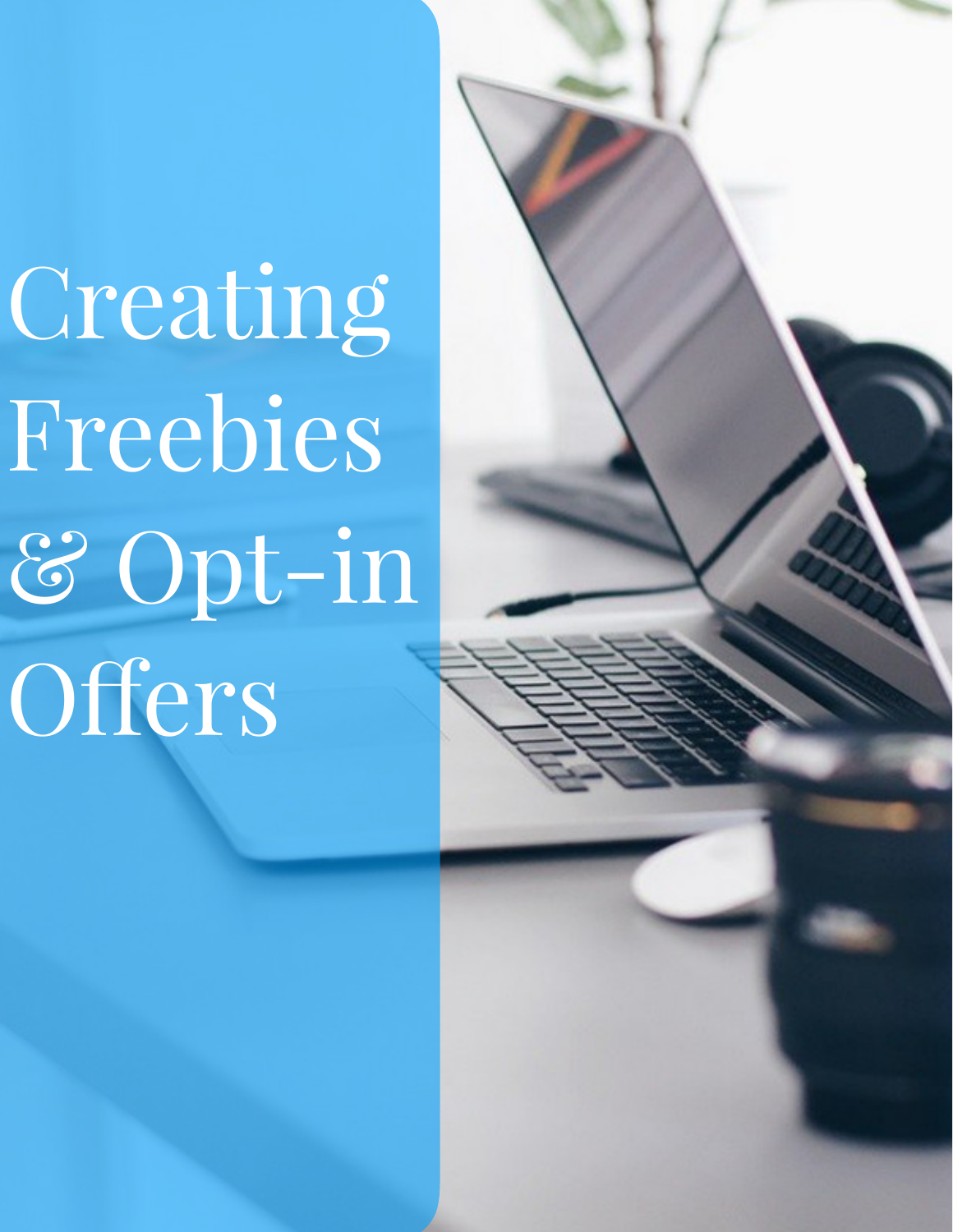## **Writing Attention-Getting and Result-Oriented Emails**

According to the Direct Marketing Association, over 66% of purchasers claim they made a purchase based on an email marketing message. That tells you that email marketing is still very important.

In fact, according to McKinsey & Company, email marketing is almost 40 times better at new customer acquisition than Facebook and Twitter combined. The Direct Marketing Association reports that marketing managers, on average, earn an ROI of 38 dollars per every 1 dollar spent on email marketing.

Marketers will tell you that "the money is in the list" and they're not joking. It's true. When you have a healthy, targeted email list where you promote relevant products and services, your income will continue to grow. However, you need to develop a plan and strategy to ensure your emails get opened.

You want to build a healthy list, and that means getting subscribers who are interested in what you have to offer, in the form of content and your products and services.

## **In this course you're going to learn how to:**

- Get Your Audience to Open Your Emails
- Write Efective Email Copy That Your Audience Wants to Read
- Create Results-Oriented Calls to Actions That Your Audience Clicks
- Craft Copy for Email Marketing That Doesn't Feel Salesy

 One great thing about email marketing is you don't have to reinvent the wheel. You can follow the steps that have already been proven to work and write attention-getting and results-oriented emails. Let's start with getting your emails opened.

## **Getting Started**

- Having A Plan
- Valuable Opt-in
- Email Autoresponder

The above components are what you need to have in place before developing your email campaigns. Once you decide on who you will choose as your email provider, this will be where all your email campaigns will be created, but more on that later let's focus on creating the plan first.

[michelecriley.com](http://michelecriley.com) 2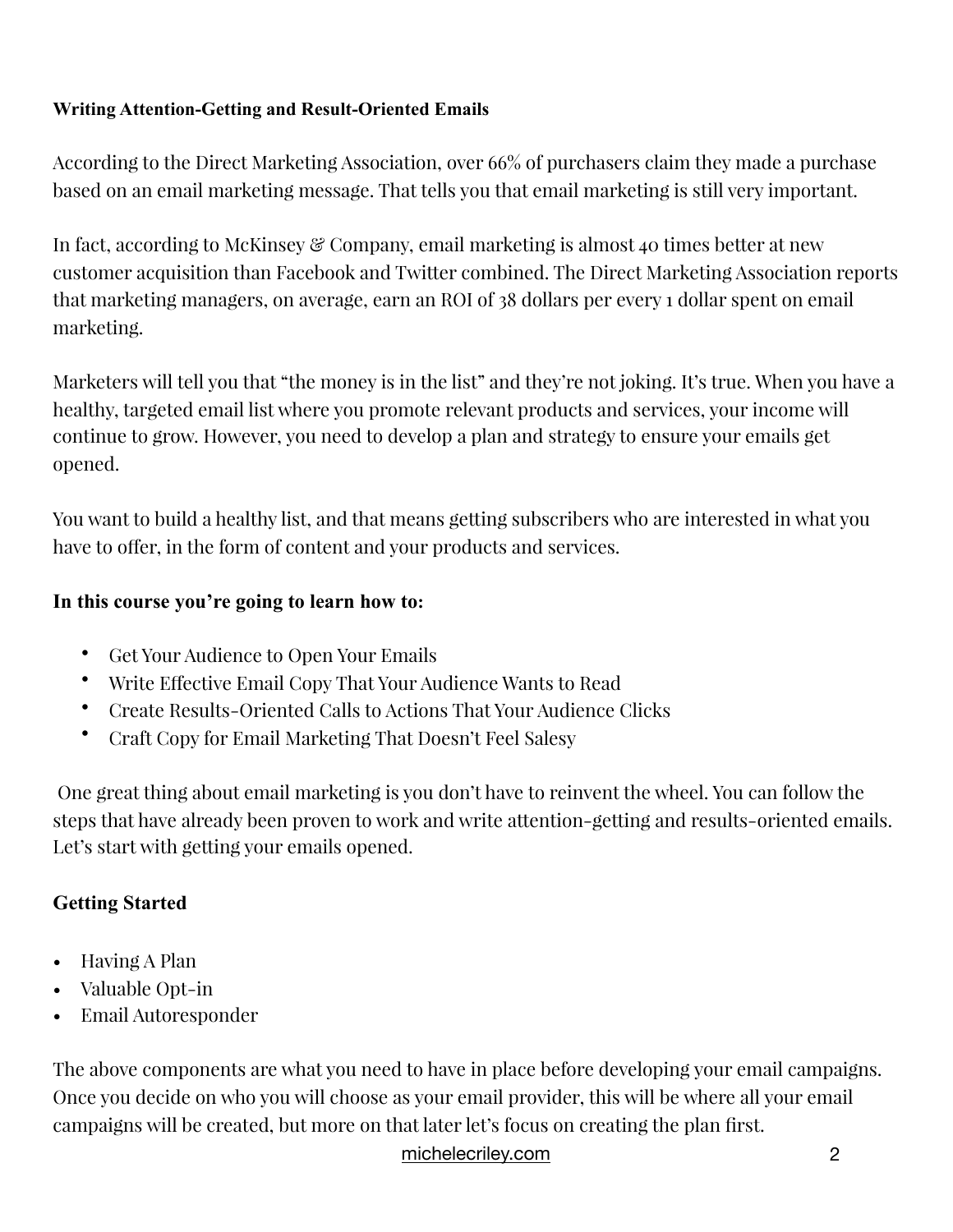## **Objectives**

The goal to anything is what are your objectives with your email campaigns. What actions do you want your followers to take.

- Subscribe to your Youtube Channel
- Join Your Facebook Group
- Follow You On Instagram
- Subscribe to your newsletter
- Send traffic to your website.
- Send traffic to your blog

Once you determine your goal for creating your campaigns then the rest will be easy for you to create. What type of content will you provide for your subscribers once they have taken action and downloaded your free resource.

You have to keep your subscribers engaged and not leave them hanging on your email list without any follow-up.

The ultimate goal is to turn your subscribers into customers. Where you offer your products and services, however before you do this you need to nurture them before you sell to them.

#### **Creating Your Opt-in Offers**

The key to getting subscribers on your list is to have a valuable opt-in offer. This comes with knowing your audience and the problems they are having and the solution that you can provide for them via your free-offers.

The key point is your offers should give your subscribers valuable information where they can receive a result… example if you are trying to help someone lose weight by changing their diet, then a great opt-in would be

1. A low carb recipes for breakfast, lunch, dinner and a snack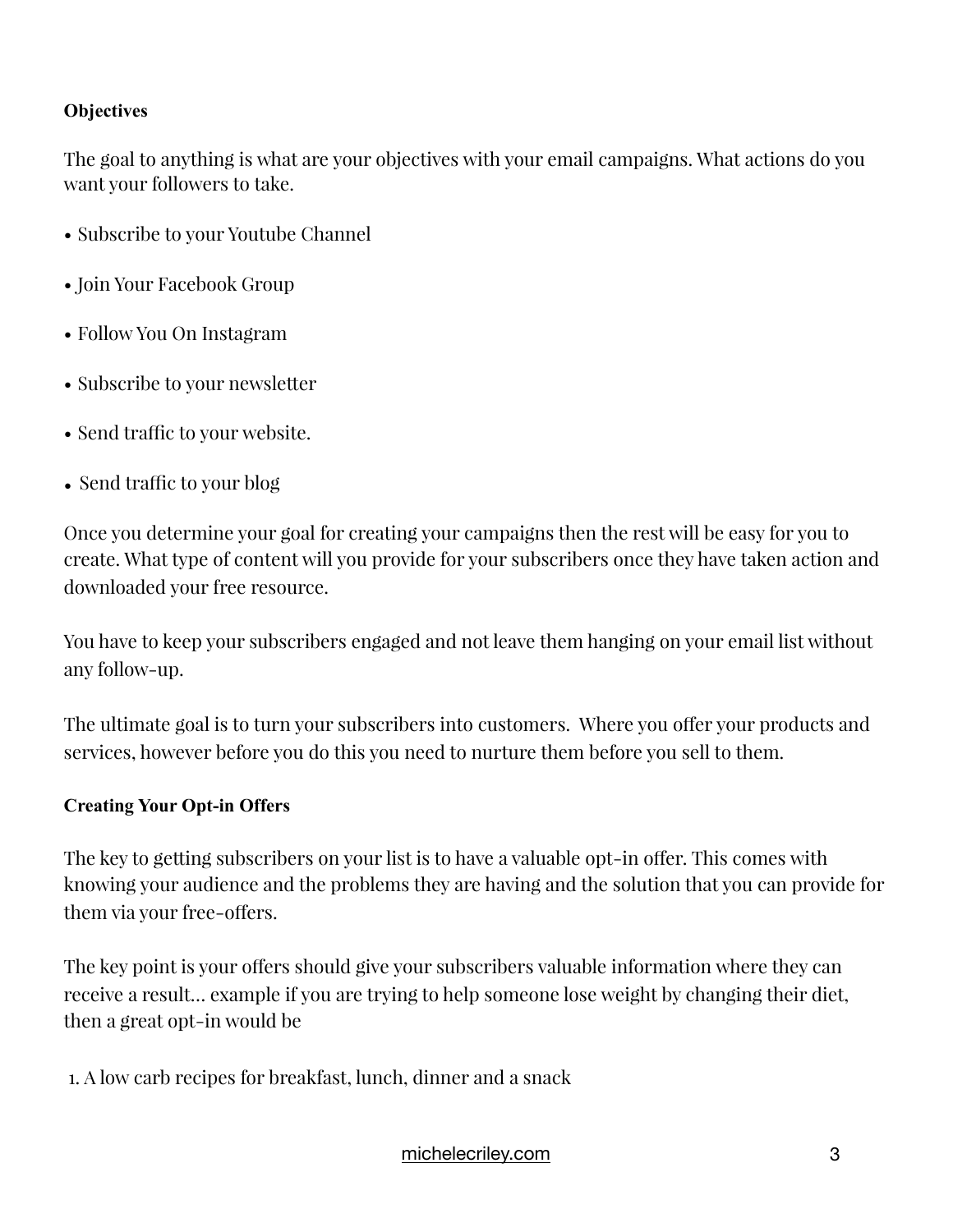2. A checklist of the foods that they can purchase that will help them get started on their weight loss journey.

 Creating Opt-ins for your audience doesn't have to be complicated, when you know what they are struggling with, then you can create a solution for them in various forms.

- Video
- Podcast
- Blog
- PDF

 You can also create an informational guide that gives them key tips on a problem that they are having so your goal is to know who you are creating content for.

## **Key Tips**

- Who is your content for
- What are they struggling with
- How does your product/service help them solve their problem/s

Now is the time to get started in creating your offers and the emails that will accompany them. Don't just create an offer and then have your subscribers sitting on your list, remember you are leading them somewhere.

Don't just sell them something get to know them, ask questions, send a survey to learn how you can serve them better through your content.

And when the timing is right then you can present your subscribers with your ofers, and that's the key knowing the timing of when your audience is ready to buy from you.

So now let's get down to work and begin creating those opt-in offers for your subscribers.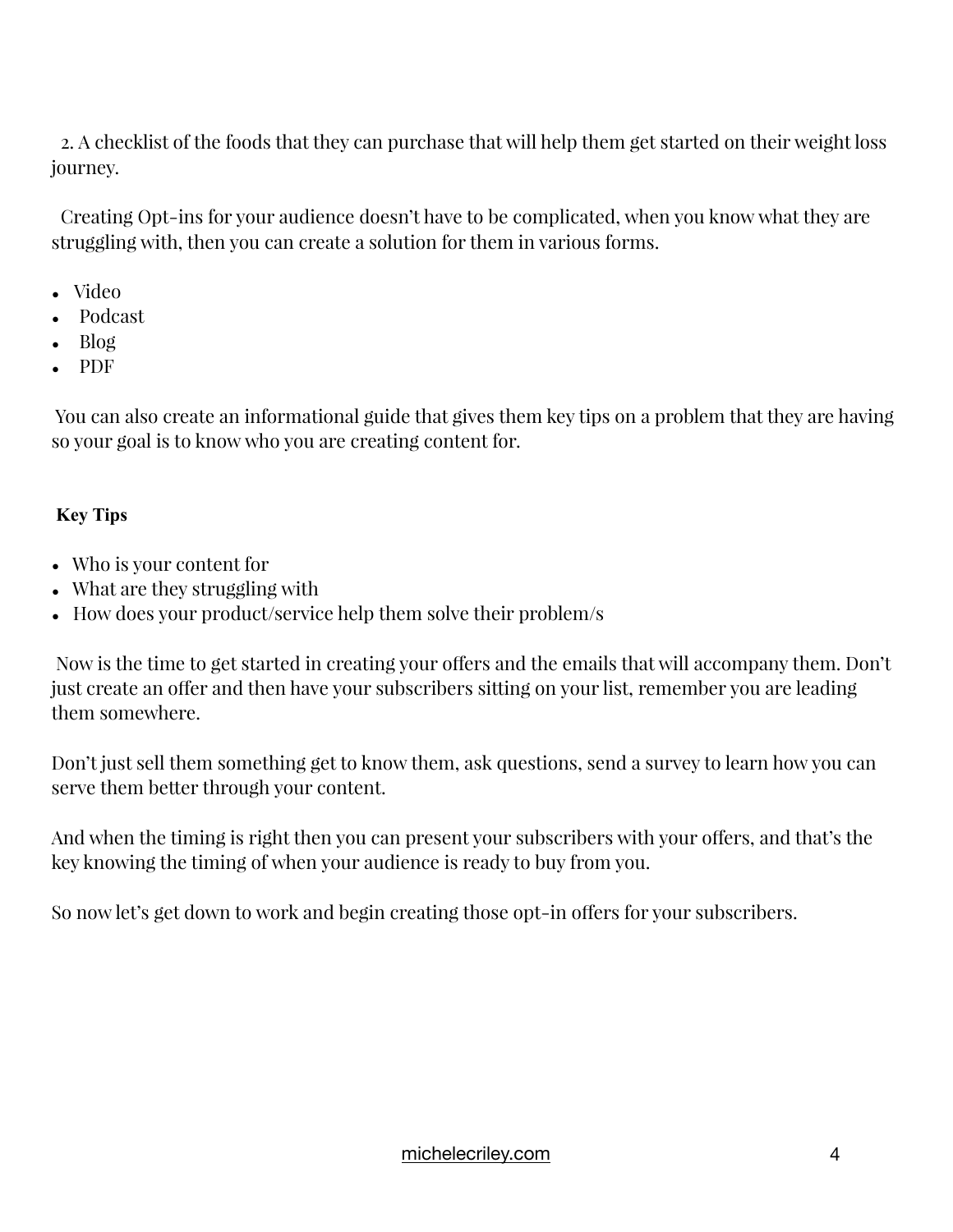## **Fast Track Guide 1: Setting Up Highly Targeted Opt-In Offers to Grow Your List Quickly**

One advantage of doing business online is the ability to set up multiple sale funnels, which ofer opt-in freebies and info, in exchange for the reader joining a mailing list. Setting up highly targeted opt-in offers, in order to grow your list, is the key to your success.

An opt-in offer is essentially an ethical bribe that you give your audience to make them want to provide their email address to you so that you can put them on your email list. The item or items used as the incentives are frequently called lead magnets. This is because, like magnets, they attract or draw your chosen audience or leads to your offer, which often involves a mailing list opt-in.

You can add the leads, who opts-in to special lists, where they receive specific topic information designed to inform, educate, engage, and inspire them to take suggested actions. However, you will first need to create an opt-in offer that includes a lead magnet or incentive.

## **Lead Magnet Opt-in Incentives**

When it comes to choosing an incentive for your offer, you have a wide range of options. Here are a few lead magnet content formats that are used widely and successfully to provide readers with solutions, info, and items they want and need most. In the process, your opt-in incentives serve as product samples to new leads, as well as help you to grow and maintain your potential customer base.

- Checklists
- Webinars
- Cheat Sheets
- **Spreadsheets**
- eCourses
- Short Reports
- Step-By-Step Guides
- Resource Lists
- Blueprints
- Printable's
- Quizzes
- Apps, Plugins, Software
- Templates
- White papers
- Free Graphics
- Free Trials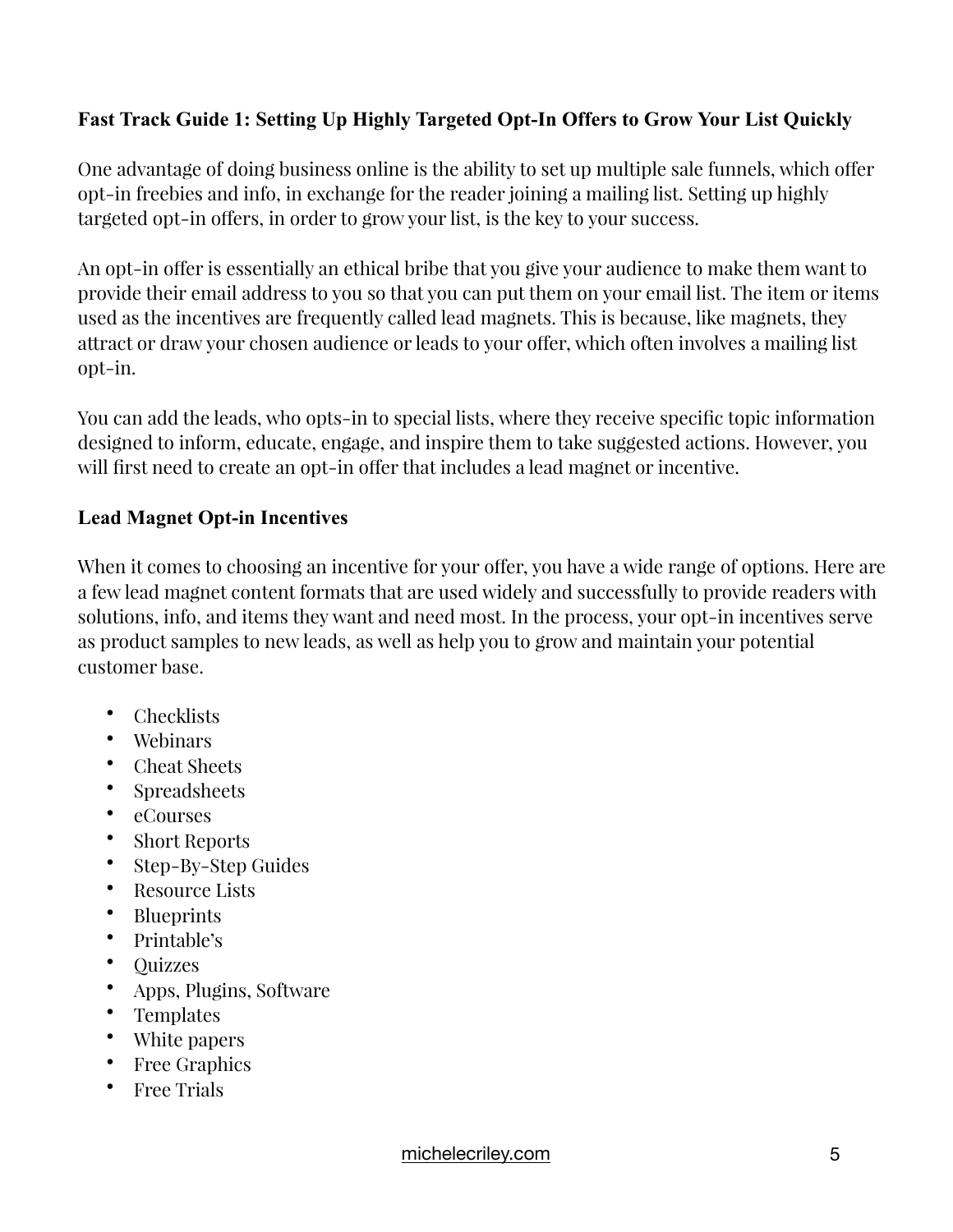When selecting the format of the "solution" or information you provide in the opt-in offer, choose the format that best serves your purpose and solves the problem for your readers. You also need to make sure that your lead magnet is helpful, appealing, and it efectively accomplishes the goals you've set for the opt-in offer.

#### **Create Effective Lead Magnets**

Everyone loves to get freebies. However, you can't offer just any old freebie and expect to get massive signups. While there are people who signup for anything as long as it's free, these freebie seekers are not your target market. Your target market has very specific characteristics and needs. It's their qualities, situations, and pain points that you want to highlight and address in your opt-in offers' lead magnet incentive to make the overall opt-in ofer more efective.

In addition to incorporating what you know about your target market, there are other strategies and essential elements, which help ensure that your lead magnet is doing a good job. Here are a few things you want to keep in mind as you create the most efective lead magnet possible for your business and your potential customers.

- **Quick Usability** Efective lead magnets should be accessed quickly, usually within a day or so. This allows the audience to begin implementing the solution or applying the information almost immediately. Quick delivery helps to build trust, which means they're more likely to respond to your follow up email messages.
- **Comprehensible** The offers and lead magnets must be clear and easy for the target audience to understand. Matching your audience and lead magnet with an experience level can help ensure that new subscribers don't opt-in to an offer that is beyond their experience level or need. Use simple terms/concepts for newbies and use more advanced terms/concepts for advanced learners. This helps cut the frustration level and the unsubscribe rate down to a minimum. Identify who it's for and who it's not for.
- **Quick Results** –The best lead magnets quickly provide a certain degree of relief from specific pain points related to a problem or question. Quick results help to build your authority and expert status on the topic, which prompts your audience to buy paid products and provide you with earned media.
- [michelecriley.com](http://michelecriley.com) 6 **Laser Targeted** – Offers, solutions, and information must be laser targeted to the audience that you want to sign up for your email list. Use a profile persona, created from your demographic research, to make sure your offers and lead magnets always contain solutions and words that are specific to the audience segment and topic. This helps to keep freebie seekers and confusion to a minimum, as well as keeping your list clean.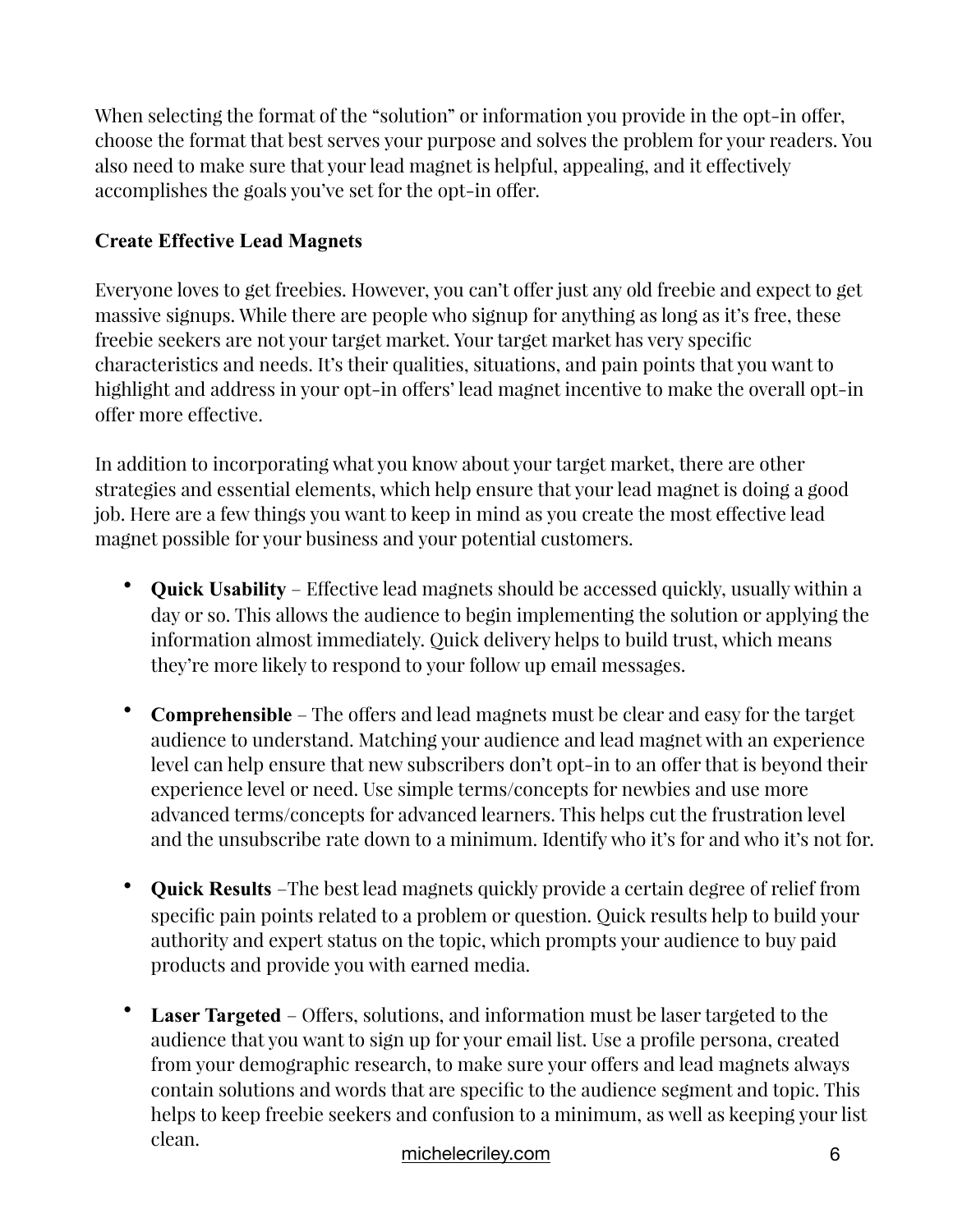- **Funnel Vision** Whether you do it at the end of the lead magnet document or in a follow up email, give your new subscribers a hint of what action they should take next. Just as a syllabus helps students follow along in school, getting a small glimpse of your sales funnel lineup helps subscribers to follow your suggested recommendations in an orderly fashion. In addition, it helps you to make more sales after an initial signup ofer.
- **Brand Consistent** It's important for your opt-in offers to be brand consistent. This means the visual branding and the quality of the items should be the same as your paid products. Keeping the topics, branding, and quality consistent throughout your entire business/sales funnel makes your audience feel safe whether they are signing up for a freebie or buying your most expensive product. They know what to expect from you and can easily identify your items. This feeling of safety is ultimately turns new subscribers into returning, loyal, and long-term customers.
- **Focused Relevant Content** It's easy to lose focus as you create an opt-in offer. To help you make your ofer more efective, identify the most popular posts and topics on your site. Create an offer, for content that doesn't already have an opt-in. The offer should be specifically related to the content and the target audience you want to attract.
- **Dedicated Opt-in Landing Pages** Your landing pages can be short or long, but each should focus on one topic, solution, and offer. Design the page to introduce the freebie and provide details about the offer's benefits. Include an opt-in form on the landing page to collect the name and email address, where the item will be delivered.

An effective lead magnet requires that it be something your audience needs, wants, and is simple for them to understand. It should also be highly targeted to your audience.

## **Developing Multiple Entry Points Onsite**

Now that you know the various types of opt-ins you can create, what makes a compelling opt-in offer, plus how to create a compelling offer it's important to know the one key to ensuring you get more signups – have multiple points of entry.

Having multiple entry points in the funnel provides your audience with many opportunities to sign up for your email list. This means that you can segment your list even more in order to super target their interests and pain points.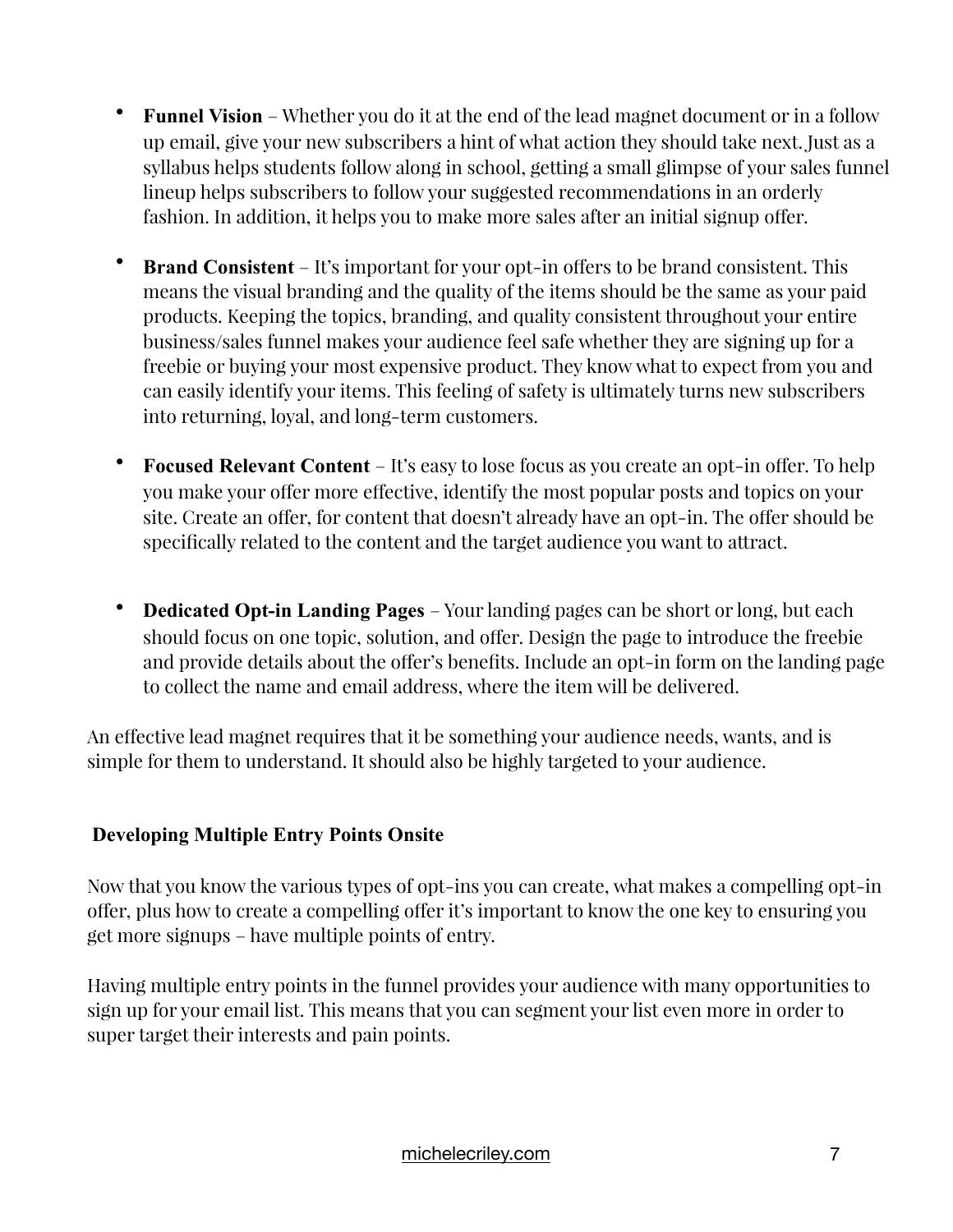#### **Let's look at some places you can add an opt-in to get more signups:**

- **Before or After Blog Posts** -- Giving your viewers an option before and after blog posts is a great way to get their attention since they're on the page anyway. Even putting the opt-in offer in both spots can increase signups.
- **In the Feature Box** This area "above the fold" on your website is a good place for a site-wide, opt-in offer. There is plenty of room to draw attention to it and give the viewers a good reason to take you up on the offer.
- In the Side Bar This is another place for a site wide opt-in offer. Most of your viewers will be a little blind to offers here, so this type of offer should be more general to your overall audience just like the one in the feature box.
- **On the About Page** If a visitor to your site wants to learn more about you and sample the quality of your items, offering an opt-in will increase your sign-ups. Look at your analytics to get some idea about who visits your about page to get ideas but a good freebie for this page would be a resource list.
- **On Custom Landing Pages** You should create a custom landing page for every freebie you create because it will make it easier to share when you want to. In addition, it helps your audience know what to do.
- **In the Footer** Someone who takes the time to scroll all the way down to your footer really wants information about you and your ofers. A site wide freebie in the footer is a great place to get more sign-ups from very interested candidates.
- **On the Contact Page** This is a great place to offer additional help to your audience to help them get to know you better. The freebie here should be something suitable for and targeted to your audience on a more general site wide basis.
- **In a Popup, Slide, or Pop-under** You can set these up now to be specific to the page your audience is visiting which can help you make the opt-in more targeted than a site wide opt-in offer.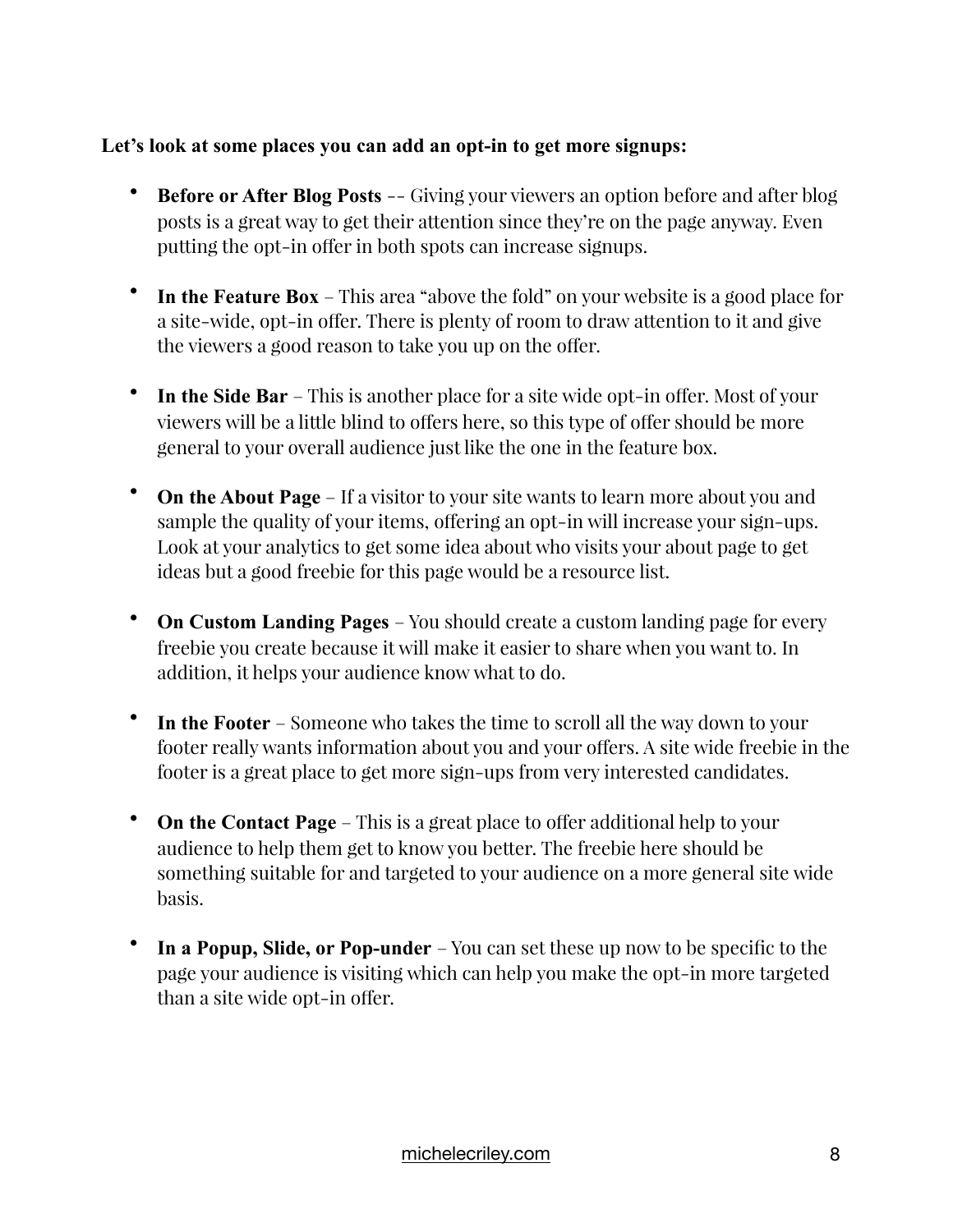While it may seem like a lot of work, the more places you can show an opt-in offer the better your results will be. The great thing is that you can reuse some of the freebies, if they fit with the content on the page.

 You have barely 8 seconds to capture and hold your viewers' attention, but with a good landing page and a relevant offer, you can keep their attention longer by getting them onto your list and part of your marketing funnel.

# **Best Practices for Your Squeeze Page**

Let's talk a bit about creating your landing pages for your opt-in offers. There are a few best practices that you can use for any type of squeeze page, landing page, sales page, or opt-in ofer. Some best practices make your squeeze pages work more efectively so more people grab your opt-in offer.

## **Your opt-in squeeze page should**:

- **Dedicated to One Offer** Don't confuse your audience by ofering more than one opt-in ofer per squeeze page. Your squeeze page doesn't have to be long; in fact, when it comes to opt-ins, a short and simple page is better.
- **Dedicated to One Audience** When you set up special landing pages for each offer, you can also set up special landing pages for your audience members. For example, if your audience member comes to your site from a specific place, having a specialized and dedicated landing page will make your offer convert at a higher rate.
- **Headlines** Ensure that you capture your target audiences' attention by using words, phrases, descriptions, and hooks that speak to them or identify them, specifically. If they know the message pertains to them, they're more likely to click through and read more.
- **Testimonials –** Add testimonials from people who are in the same target market. Testimonials help people decided whether you're to be trusted and whether there is a viable solution to make life better or easier. Hint: Ask for testimonials in your follow up emails for every product, service, or freebie that you offer.
- **Video & Images** To be effective images should be large, attractive, and stand out on your landing pages. An attractive cover image, an introductory video, and big "download" buttons help improve conversions.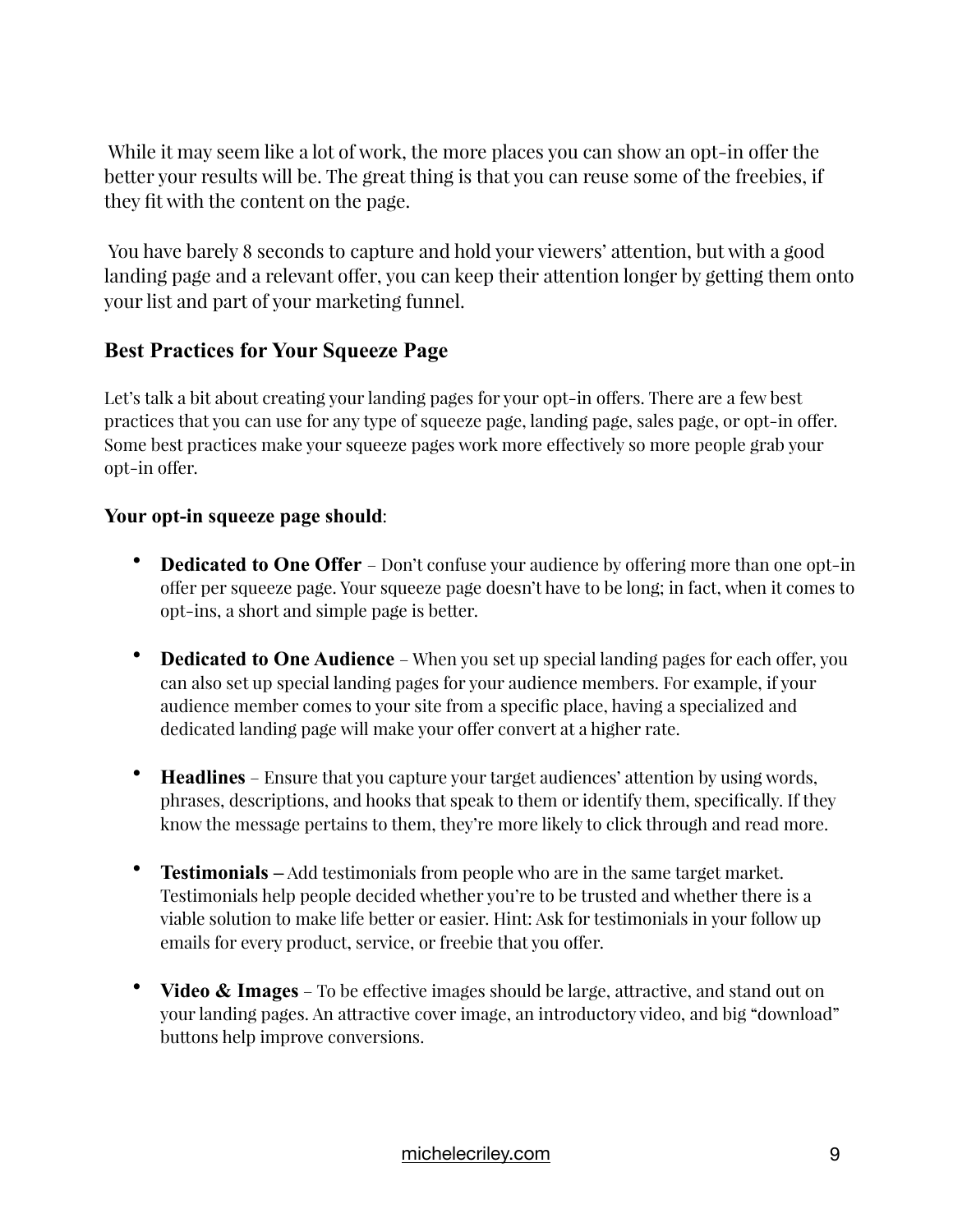- **White Space** It's also important to include white space. For freebies, making good use of bullets can help get your points across, without putting too much text on the landing page. In addition, each bullet stands out due to the white space around it.
- **Color** When choosing colors for landing pages you want to match your website and business branding so that no matter how they come to the landing page the visitors know it's yours.
- **Invoke Scarcity** Even though you're giving something away, make sure that your audience knows that you won't be giving it away forever. You want them to act now, rather than 6 months down the line.
- **Keep it Simple** -- Don't ask for too much information. Normally, email address and name are enough. You can always send them a survey and follow up to get more info. In general, the more information you ask for on the form, the fewer people will sign up.
- **Emphasize Value** When you add copy, focus on the value the freebie has to the audience you want to attract. Tell them what's in it for them so that their focus is on that and not the fact that they need to provide their email address.
- **Relevant Button Text** Get more creative than "download" and "sign up." Instead, go longer and tell them what the results are of clicking the button.
- **Include Stats** When putting copy on the page, think about stats that will help your audience decide to convert.

Don't underestimate the importance of your squeeze page even when promoting a free offer to get people to subscribe to your list. It's still important to treat the opt-in as you would any product you suggest because your audience will learn your standards by downloading your freebie.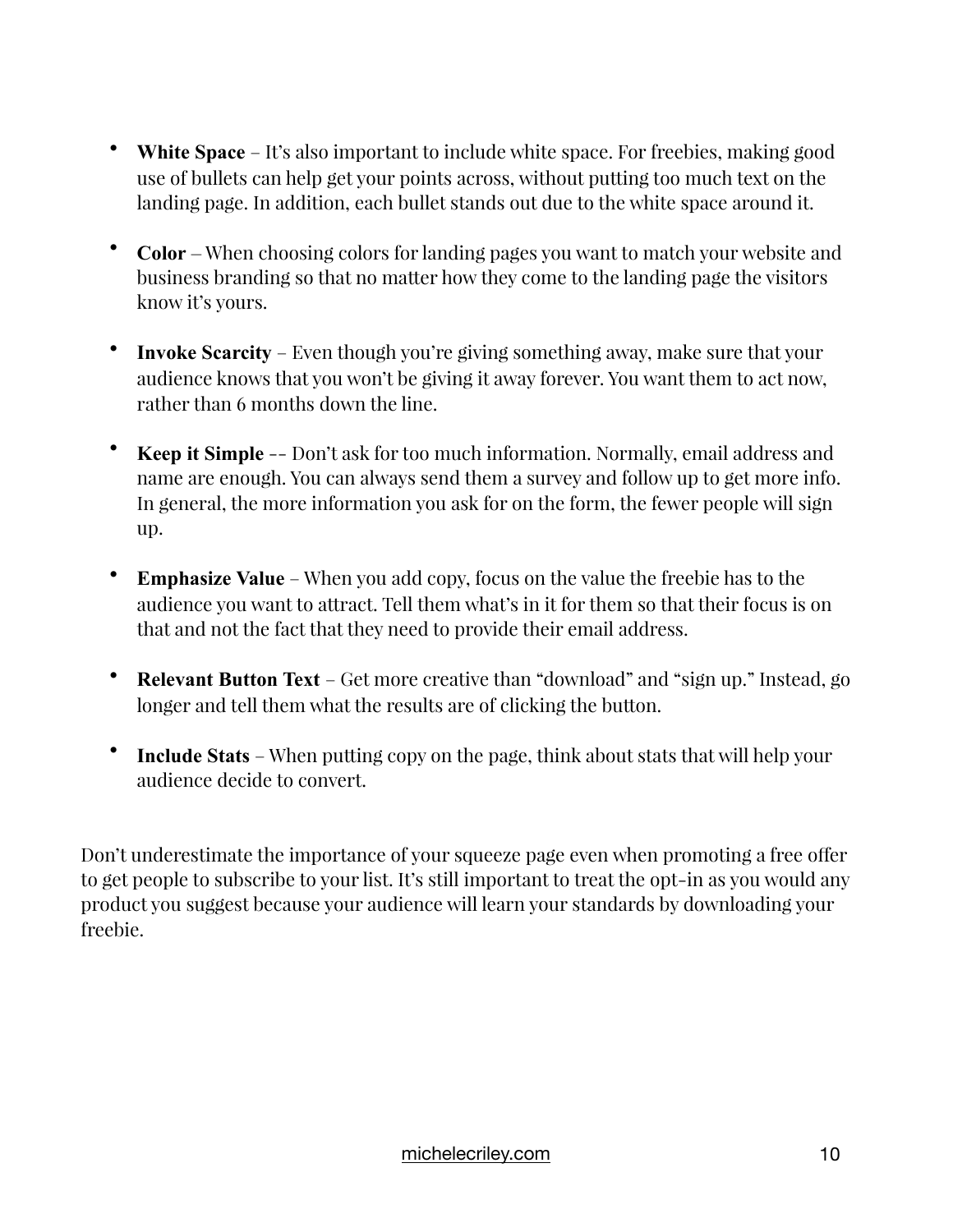# **Effective Follow Up Strategies**

While your email follow-up series is separate from your opt-in, if you want to grow your list quickly, keeping subscribers is as important as getting them to subscribe. The way to ensure subscribers stick with you is to set up a follow-up series based on the opt-in they subscribed to.

- **Thanks and Delivery**  You'll need to send subscribers to a thank you page immediately after purchase. Also send them a thank you email, reminding them of how to download the freebie. Give good instructions so that they know how to get their item and what they can expect from it.
- **Create a Series of Emails** Develop an email series designed to educate your audience and guide them to the next step in your sales funnel. Talk about their topic related problems, and work up to providing the paid solutions.
- **Keep Emails Relevant** When creating the autoresponder messages, it's important to think about how the person entered your list, what they downloaded, and what their pain points are so that you can stay pertinent.
- **Add Trending Info** Once they're on your list, you can also add trending information and one time offers into the mix of the autoresponder emails. A good practice is to promote something after every three or so educational and informative emails.

Following up is imperative because it's what's going to keep them signed up so that you grow your list as more and more people sign up. You'll have fewer unsubscribes if you're providing interesting, relevant, and useful information on a regular basis.

## **Wrap-up Review**

Now it's time to put everything together. Setting up highly targeted opt-in ofers, with multiple points of entry to your mailing list, is the fastest way to grow your list. Let's go through the process to help you grow your list, quickly.

## **Develop Content**

This helps to ensure that you fill your online real-estate with information that your audience needs to know.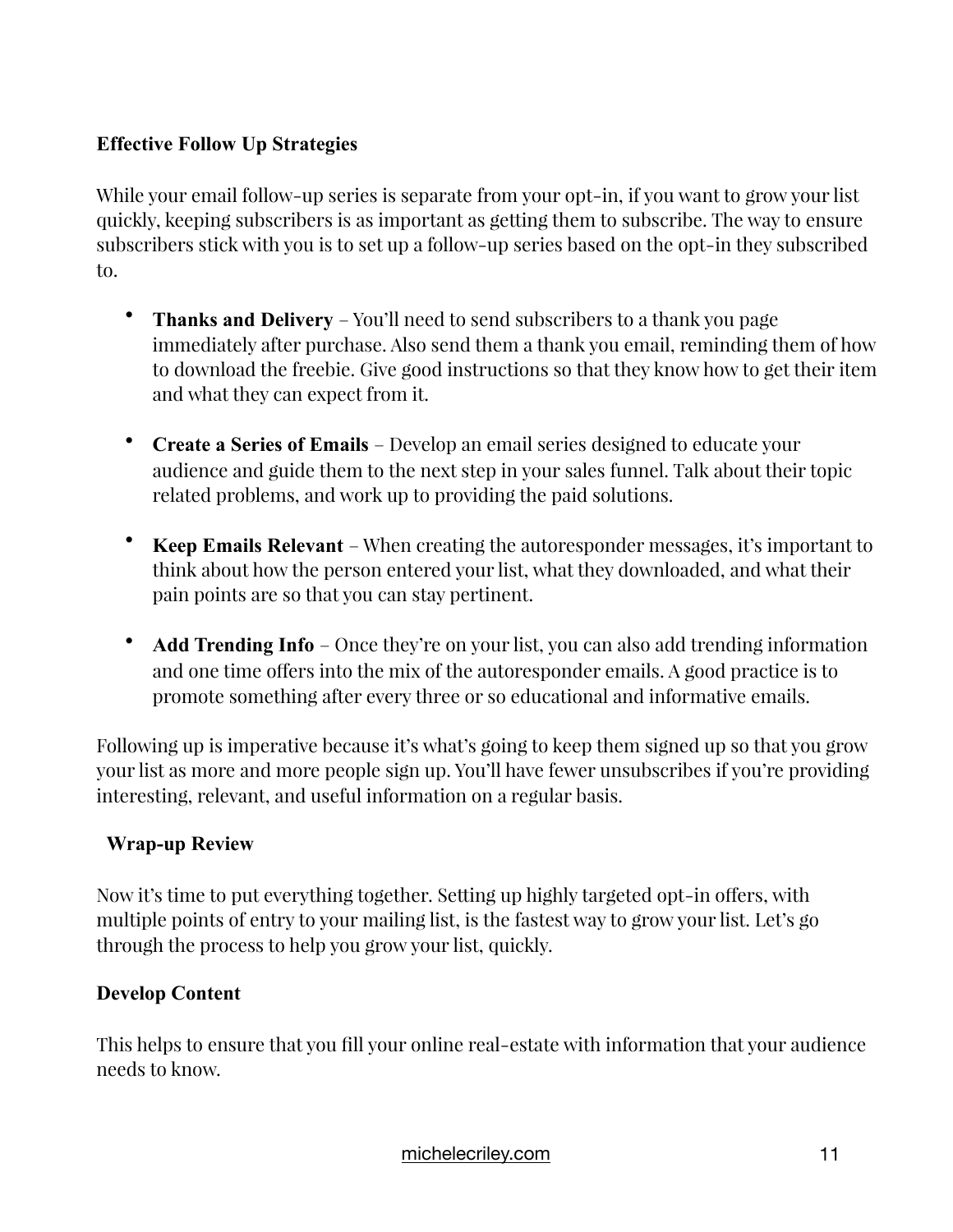#### **Create Your Opt-in Offers**

Look at the most popular content, based on analytics, and determine what type of content could make it just a little bit more understandable or useful to your viewers. If you don't have content of your own, look at what your competition is doing.

## **Make a Landing Page for Your Offer**

Help your audience make the choice to download your opt-in offer by creating a dedicated landing page for each offer. This will make it easier to add your offers to other areas on your site so that your audience has many ways to obtain the freebies and get on your email list.

#### **Make Thank You / Download Pages**

Don't forget to make use of the thank you or download page. You can put an up sell on a freebie download page. However, make the directions on the thank you page prominent, so that they know exactly what to expect.

#### **Develop an Autoresponder Series for Each Freebie**

Take the time to create 7 to 10 emails to thank your audience for subscribing to your list, remind them how to grab the freebie, and to educate them about their pain points and your solutions. This is the time to show your subscribers what to expect from you by giving them an example of your knowledge and integrity.

#### **Match Offers with Relevant Content**

Once you've created an offer add it to the related content on your website. For example, if you have a blog about meal planning, you could provide a content upgrade (freebie offer) such as a free 3-day meal plan based on the reader's goals.

#### **Place Your Offers in Multiple Places**

It's important to have multiple points of entry for your audience to get on your email list. The more offers you can add in multiple places on your site, the faster your target market will find you and opt-in. While you can technically add offers in any areas you want, it's best to use a "related topic" strategy so that the offer will be more meaningful and useful to people who land on that page/post. This makes it more likely that those interested in the topic will opt-in.